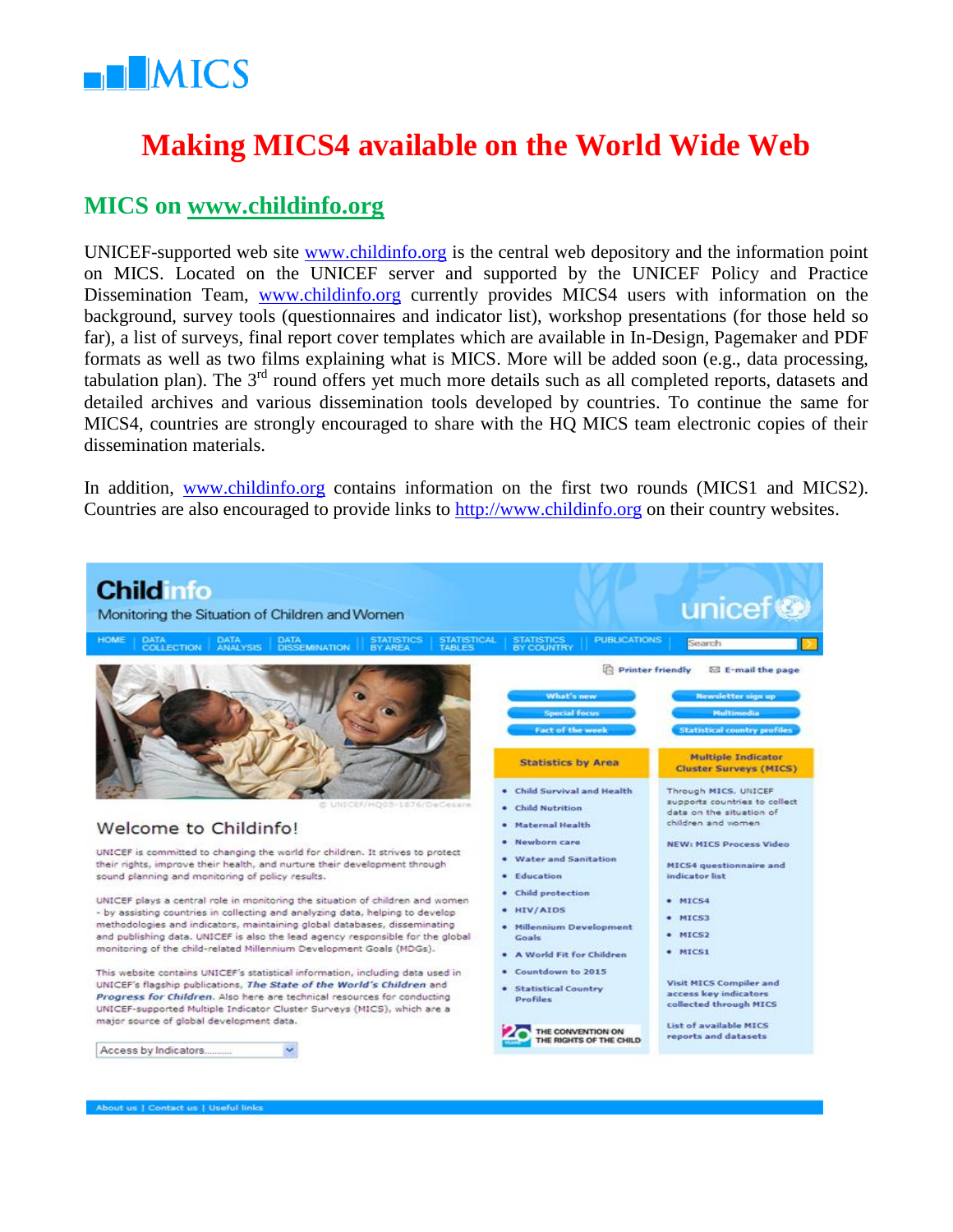

### **Making MICS available on a country-based website**

#### **Why?**

Making MICS results and data available online requires limited resources but promises a wide coverage and flexibility in use, access in local languages(s) by local populations, and provision of MICS-related information to a range of users that may not be otherwise covered/targeted via printed dissemination materials. Once made available online, MICS documentation can be accessed from any part of the world, at any time, thus giving potential users of MICS data an easy, free and global access to information.

#### **How?**

There are many ways of making MICS reports/results available on the web. There are 4 steps that countries may want to take, from the simplest to the more advanced presentation of data online.

- 1. Make references to MICS4 data on [www.childinfo.org](http://www.childinfo.org/) from a country statistical or governmental website or from the UNICEF country website.
- 2. Create a MICS related entry/page on a country statistical or governmental website or on the UNICEF country website.
- 3. Static data representation make a compilation of MICS tables, graphs and maps available on the country statistical or governmental website or on the UNICEF country website (suggestion – using DevInfo technology gallery features).
- 4. Dynamic data representation a more interactive way of representing data online. Making the database itself available on the web, using DevInfo technology.

The archiving and data exchange tools introduced during the workshop (Microdata Management Toolkit and DevInfo) also allow the users to take the next step of making the data available online. The work and resources that go into archiving the information using the Toolkit and creating the DevInfo database can bring additional benefits when the MICS results are made available for a wide range of users on the web. Please note that it is also possible to make the data available online while restricting its access to some users by using a login and password system.

- Microdata Management Toolkit (Documentation using the Microdata Management Toolkit for publishing the survey results on the web can be found at [www.surveynetwork.org\)](http://www.surveynetwork.org/)
- DevInfo (Documentation on making MICS available on the web using the DevInfo technology is available at [www.devinfo.org\)](http://www.devinfo.org/)

#### **What?**

The country can choose from a range of information to be made available on the web: raw data, final reports, key findings, tables and graphs, booklets, real life stories, advocacy messages, detailed information about the survey, photos of the fieldwork, videos, interviews, etc.

#### **Resources:**

- Host website (ideally a country's statistical website that already exists and does not require additional resources to put information into it)
- New URL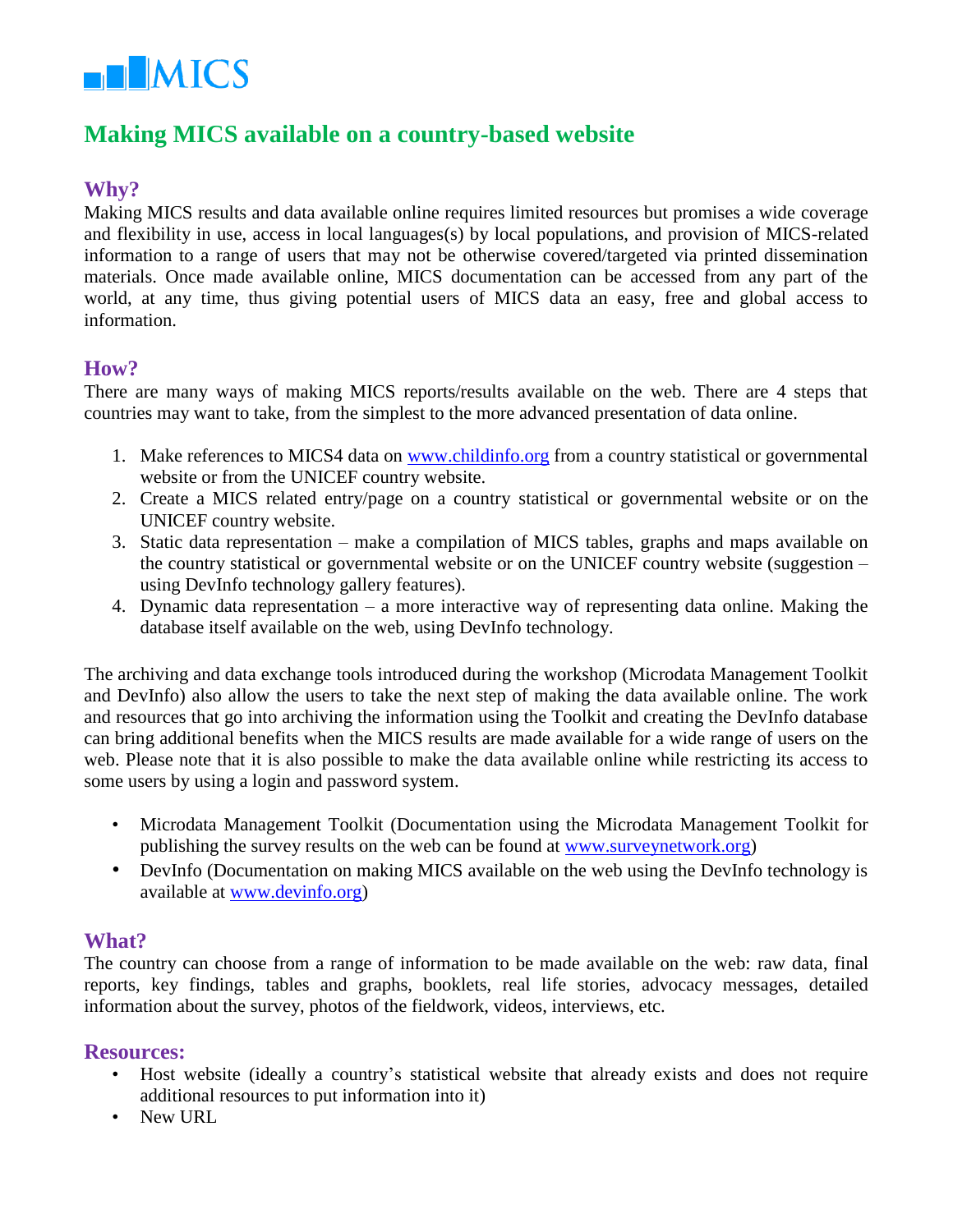

- Support team/person (an individual qualified to work with the web and server technology and who would make MICS available online at the beginning and will be able to support the web page if required in the future).
- Financial resources (making references to [www.childinfo.org](http://www.childinfo.org/) is not likely to require any additional resources. As for including a page on MICS on the existing websites, it is only going to require limited resources to cover the costs of the web producer. Finally, building a separate MICS related website would require additional resources to cover the server technology and the support team).
- Using the Word Press Site template to simply and attractively present MICS-related photos, videos, charts, tables, datasets, tools for the media, etc. The template can easily be customize by countries.

It is important to remember that depending on the format of the website, different types of maintenance may be required. If the resources are limited, it is ideal to use an existing website to host information on MICS. Ideally, you would like MICS to be represented on the website of a statistical agency or on the governmental website where other surveys or statistical information is located. It would be a logical location for the MICS findings online.

# **Option I: Providing web links to MICS information on [http://www.childinfo.org](http://www.childinfo.org/)**

This option is the easiest one and requires the least resources. The UNICEF HQ supported website [www.childinfo.org](http://www.childinfo.org/) contains the most comprehensive set of information on MICS4 worldwide. All country-related MICS4 information that countries share with the UNICEF HQ MICS team is made available on [www.childinfo.org.](http://www.childinfo.org/)

Countries can place the following link on their national statistical/governmental websites or on their country UNICEF website:

Country name, year Multiple Indicator Cluster Surveys 4 Monitoring the Situation of Children and Women

The URL:<http://www.childinfo.org/mics.html>

If possible, we also encourage you to use the following MICS logo as a part of MICS branding and visual identity:

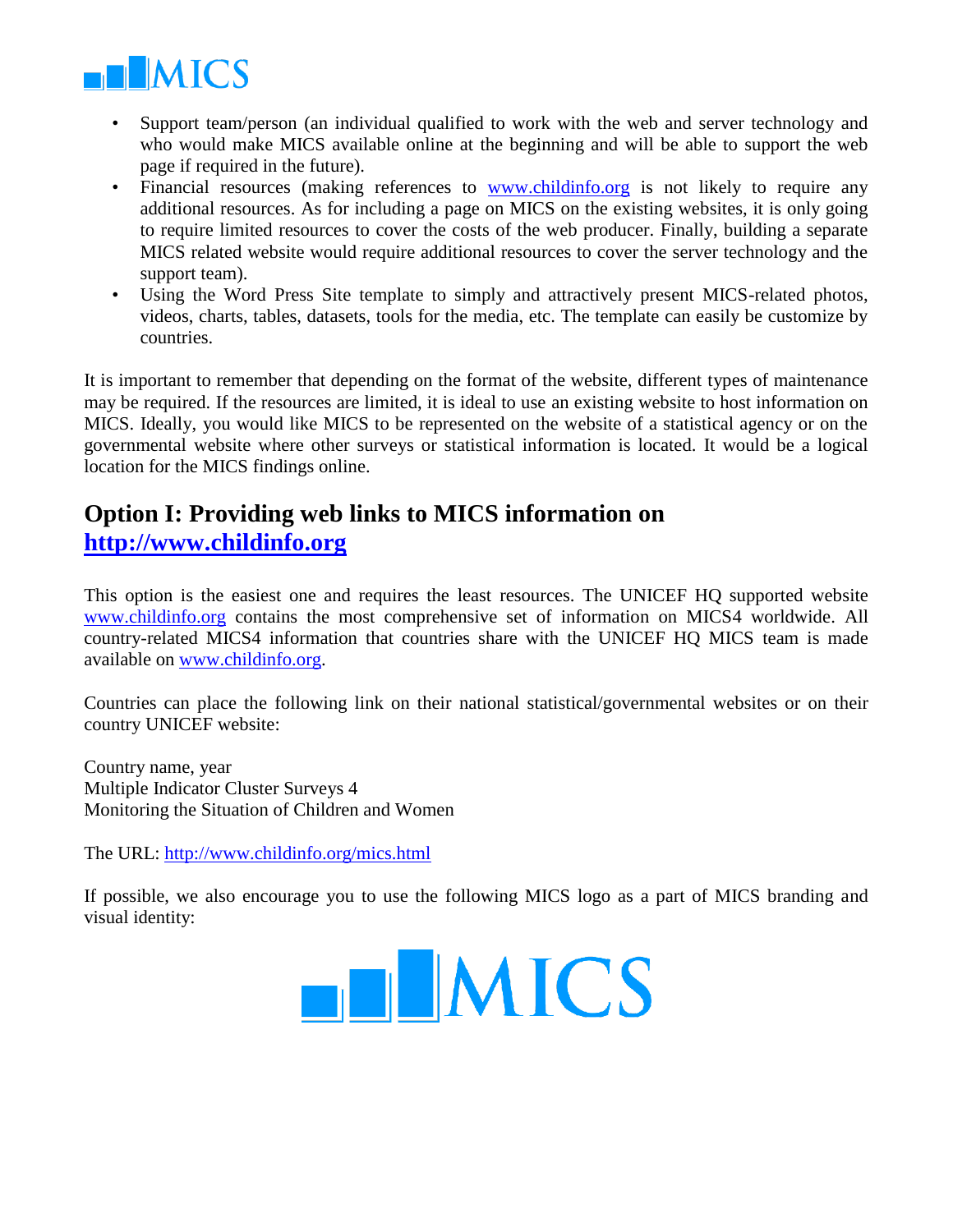

## **Option II: Uploading MICS4 final report and other dissemination materials on MICS-related page**

This option involves creating a MICS-dedicated page and uploading the MICS4 final report and possibly other dissemination materials to that page.

When uploading the electronic copy of the PDF report online it is recommended to include a thumbnail image of the report cover, and a brief paragraph on MICS4 in your country.

For example:

Multiple Indicator Cluster Surveys (MICS) is an international household survey initiative developed by UNICEF to assist countries in filling data gaps for monitoring human development in general and the situation of children and women in particular.

MICS Country name was designed to provide statistically sound and internationally comparable data for monitoring the situation of women and children in Country name. Among the social indicators used in the MICS Country name are those required for monitoring the goals and targets of the Millennium Declaration, the World Fit for Children Declaration and Plan of Action, the goals of the United Nations General Assembly Special Session on HIV/AIDS and the African Summit on Malaria. Country name conducted the first/second round of MICS in date/s. [OR] MICS survey is implemented in Country name for the first time.

It is also important to include your contact information for those users who might be interested in obtaining further information on the MICS4 in your country.

### **Option III: Static data presentation - DevInfo as MICS Dissemination Tool**

The DevInfo technology allows for two different ways of making the information available on the web – static data presentation and dynamic data presentation.

#### **DevInfo Static Presentation of Data - Web Galleries**

The static data presentation option of DevInfo lets you create MICS web galleries compatible with web sites and platforms outside of DevInfo.

View an example of the statistical web gallery with static data presentation:

– [Brazil Web Gallery](http://www.devinfo.info/galleries/brazilchildequity/)

There is a number of already existing national websites where you could possibly present MICS findings in the form of a web gallery of tables, graphs and maps (under the web gallery format). Among such websites are the following:

- Implementing agency websites:
	- National government's web sites
	- Statistical Offices' web sites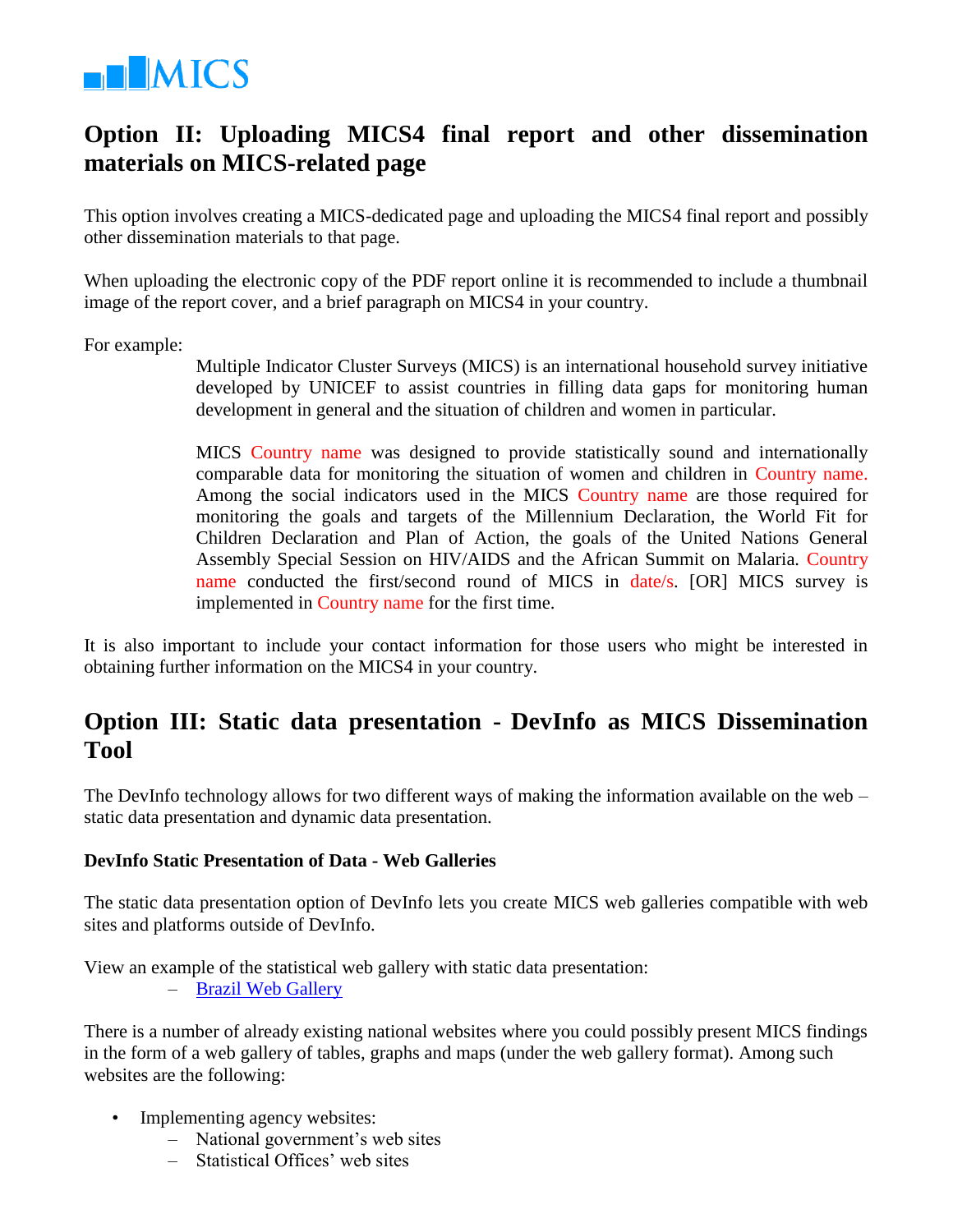

- UNICEF country web sites
- DevInfo country MICS platform
- Other

#### **Main Features of MICS DevInfo Web Galleries:**

Content control: Well organized presentation of reports, tables, charts and maps prepared by trained professionals that:

- Highlights key findings
- Emphasizes main messages
- Ensures precision and logic in data presentation

Flexibility: Wide selection of reports searchable and browsable by user

Consistency: Clarity and consistency of format and labeling between various sections of the MICS report

Customization: MICS web gallery is a self-sustained customizable unit that can be adapted to the design of an already existing website or have an interface of its own

Multi-purpose: Each DevInfo gallery can be customized in more than one way and used for more than one web site

# **Option IV: Dynamic data representation – DevInfo as MICS Dissemination Tool**

A national DevInfo web-based database (e.g., Jamaica MICSInfo) can be implemented. MICS data could also be integrated into a larger country database.

Below are two examples of web-based databases, one created and supported by a country, one supported on the international level:

- [www.devinfo.info/TSED/](http://www.devinfo.info/TSED/)
- <http://www.devinfo.info/MDGInfo2009/>

#### **Main Features of DevInfo Dynamic Presentation of Data:**

Customizable web interface (headlines, colours and images) – for example, MDG Regional info.

Multi-lingual support:

- interface already have their databases in the local languages
- database any local languages

–

Ownership: country-owned

Access: language-based local access with customizable user preferences